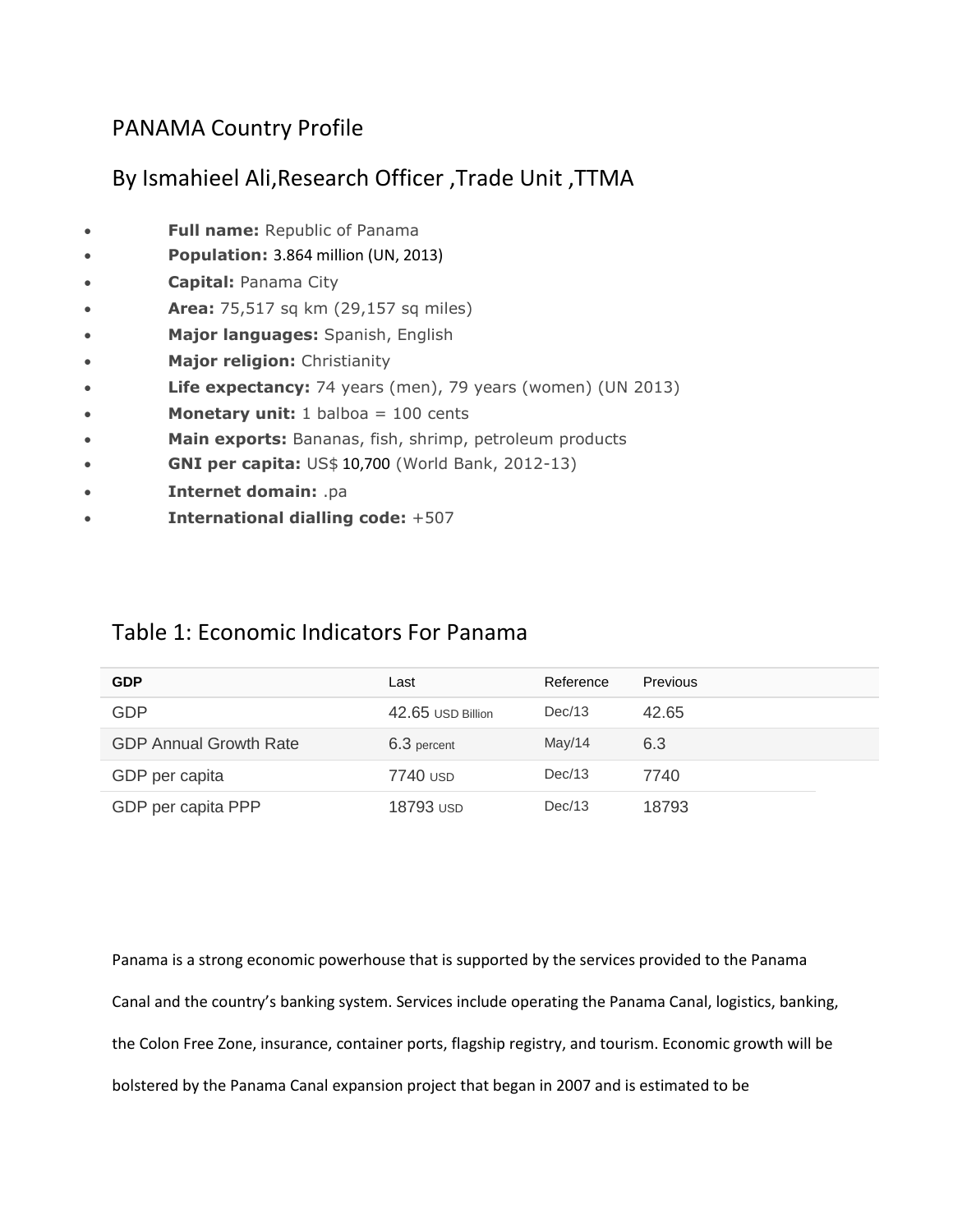completed by 2015 at a cost of \$5.3 billion - about 10-15% of current GDP. The expansion project will more than double the Canal's capacity, enabling it to accommodate ships that are too large to traverse the existing canal. The country's average growth of 8.4% between 2007 and 2013 has made it one of the fastest growing economies in Latin America and one of the more sound economies (the country was able to successfully weather the global economic crisis which began in 2008). The recent elections held this year resulted in an expansion of infrastructural development of roads and the expansion of the metro system.

Situated on the isthmus connecting North and South America, it is bordered by Costa Rica to the west, Colombia to the southeast, the Caribbean to the north and the Pacific Ocean to the south. With the backing of the United States, Panama seceded from Colombia in 1903, allowing the Panama Canal to be built by the U.S. Army Corps of Engineers between 1904 and 1914. In 1977, an agreement was signed for the total transfer of the Canal from the United States to Panama by the end of the 20th century, which culminated on 31<sup>st</sup> December 1999.

Revenue from canal tolls continues to represent a significant portion of Panama's GDP, although commerce, banking, and tourism are major and growing sectors. Panama has the second largest economy in Central America and it is also the fastest growing economy and the largest per capita consumer in Central America.

According to the last World Trade Organzation Review of Panama (2014), the Panamanian economy grew strongly between 2007 and 2013. Gross domestic product rose at an annual average of 8.1% over the period, posting the highest rates in 2011 (10.8%) and 2012 (10.2%). Panama led growth in Latin America during those years and the 8.4% increase in 2013 was the second largest in the region. The most appreciable slowdown during the review period took place in 2009 on the brink of the world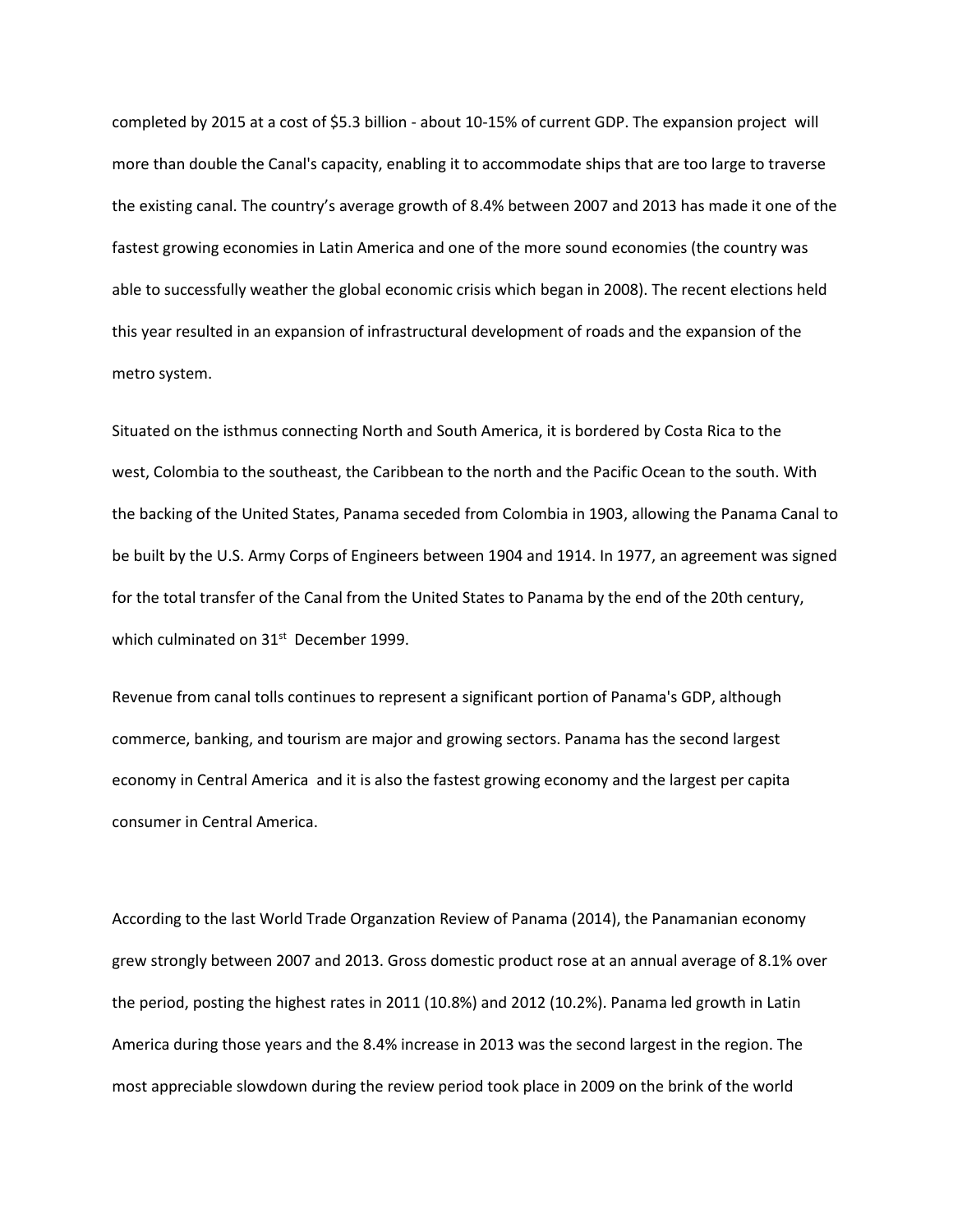economic crisis, but the economy recovered quickly thanks to the strong boost provided by public and private investment as well as the rise in services exports. The economic activities driving growth have been construction, transport, storage and communications, financial intermediation, hotels and restaurants and the wholesale and retail trade.

According to the Ease of Doing Business Index 2014, Panama ranked 55 out of 189 countries . This index is constructed by measuring ten (10) indicators, one of which is the ease of trading across borders. Economies are ranked on their ease of doing business, from 1–189 countries. A high ease of doing business ranking means the regulatory environment is more conducive to the starting and operation of a local firm. The rankings are determined by sorting the aggregate distance to frontier scores on 10 topics, each consisting of several indicators, giving equal weight to each topic. The rankings for all economies are benchmarked to June 2014.

The country's performance in trade remains stable from 2013 at 11th in the world. This means that Panama is considered to be one of the easiest economies to conduct trade with in the world. However, the main areas of concern are paying taxes (165), resolving insolvency (131) and enforcing contracts (85).

Panama is a service based economy heavily reliant on the value chain related to and around the Panama Canal and its operation. Table 2 below demonstrates each sectors contribution to GDP in 2013.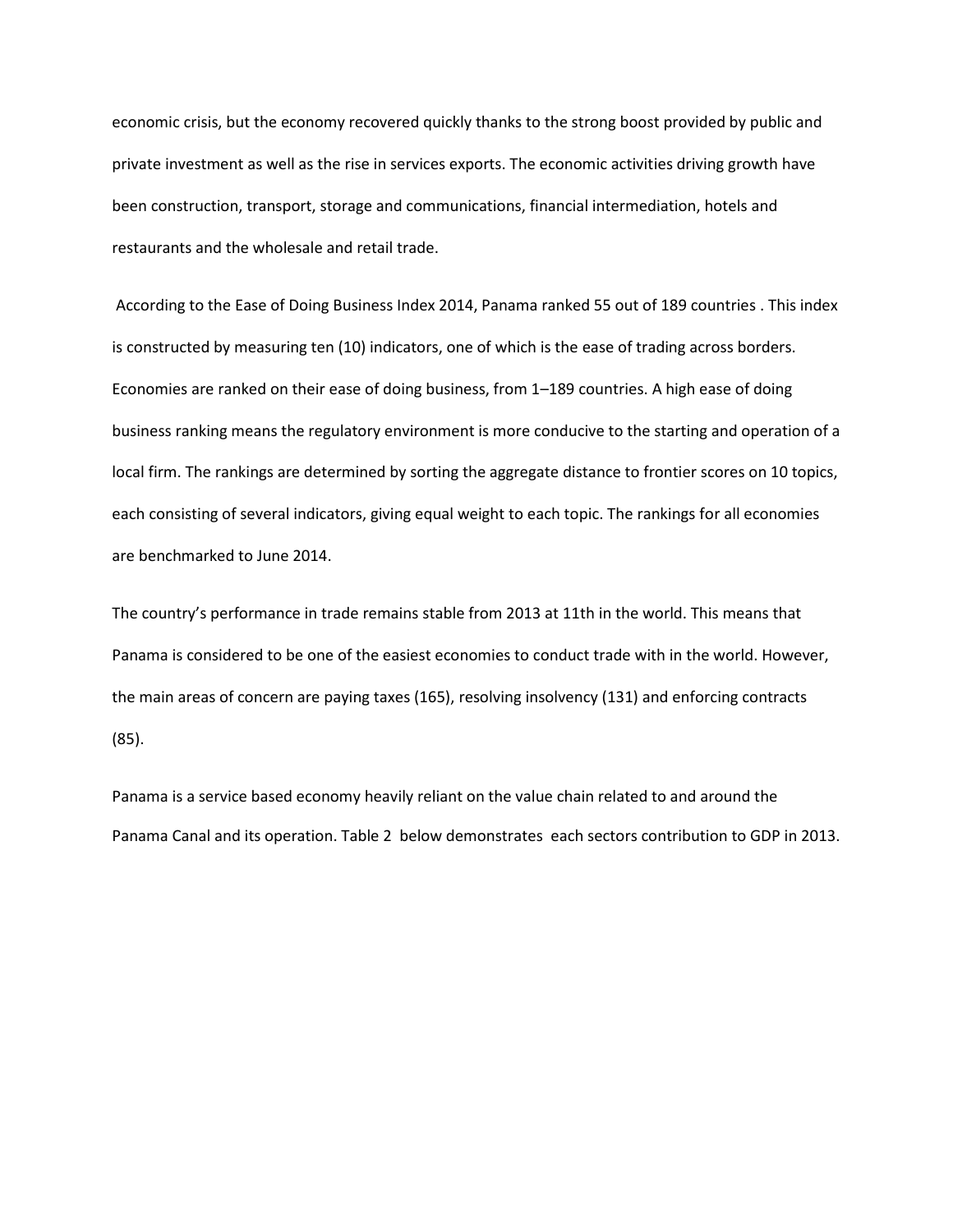Table 2: Value Added Contribution to GDP (%), 2013.

| Year | Agriculture | Industry | <b>Services</b> |  |
|------|-------------|----------|-----------------|--|
| 2013 | $3.7\%$     | 17.9%    | 78.4%           |  |
|      |             |          |                 |  |

The above table reiterates the Services sector's contribution to GDP. Together, the services and Industrial sector comprise over 90% of the country's GDP.

As a Member of the World Trade Organization (WTO) since 1997, Panama follows an open trade policy based characterized as non –discriminatory , encourages fair trade and transparent .

As late as 2007, Panama had new generation trade agreements in force with Chinese Taipei, El Salvador and Singapore. Since their last trade policy review, Panama has implemented nine free trade agreements with countries such as Canada, Chile, Costa Rica, Guatemala, Honduras, Nicaragua, Peru, the United States, and the European Union, and one partial scope agreement with Cuba. In addition, Panama formalized its accession to the Economic Integration Subsystem by means of the Protocol incorporating the Republic of Panama into the Central American Integration System. Panama also became a full member of the Latin American Integration Association (LAIA). The bilateral and regional trade agenda are being followed by Panama and is seen to be vitally important to complement its strategy of integration into international trade, and to consolidate, expand and deepen the trade benefits derived from the WTO multilateral trade negotiations.